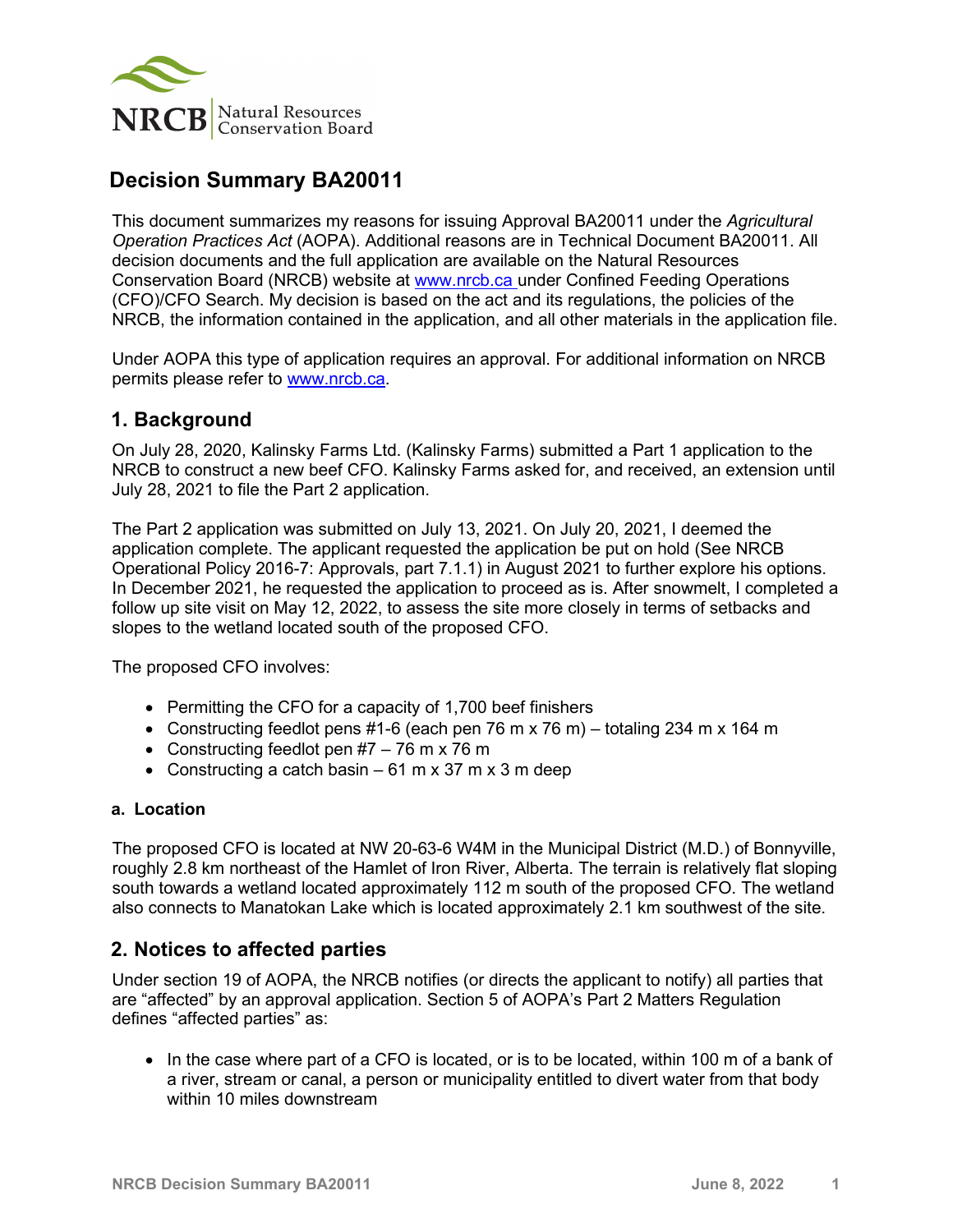- the municipality where the CFO is located or is to be located
- any other municipality whose boundary is within a specified distance from the CFO, depending on the size of the CFO
- all persons who own or reside on land within a specified distance from the CFO, depending on the size of the CFO

The CFO is not located within 100 m of a bank of a river, stream or canal, and therefore no additional municipalities are notified as part of this application.

For the size of this CFO the specified distance is 1.5 miles. (The NRCB refers to this distance as the "affected party radius.")

A copy of the application was sent to the Municipal District (M.D.) of Bonnyville, which is the municipality where the CFO is to be located.

The NRCB gave notice of the application by public advertisement in the Lakeland This Week on July 20, 2021. The full application was posted on the NRCB website for public viewing. As a courtesy, 46 letters were sent to people identified by the M.D. of Bonnyville as owning or residing on land within the affected party radius.

# **3. Notice to other persons or organizations**

Under section 19 of AOPA, the NRCB may also notify persons and organizations the approval officer considers appropriate. This includes sending applications to referral agencies which have a potential regulatory interest under their respective legislation.

Referral letters and a copy of the complete application were emailed to Alberta Health Services (AHS) and Alberta Environment and Parks (AEP).

I received responses from both AHS and AEP.

Ms. Norma Bruins, public health inspector / executive officer, responded on behalf of AHS. Ms. Bruins stated AHS has no objections to the application and provided some general comments reminding the applicant to follow the Animal Health Act, Disposal of Dead Animals Regulation and the Alberta Public Health Act, Nuisance and General Sanitation Regulation. She also provided additional comments regarding the applicant to follow any construction recommendations provided by the engineer and if any complaints are received by AHS in regards to the construction or the operation, AHS will work with the NRCB to determine mitigation strategies. Ms. Bruins did note that the application did not directly address noise, odour, dust and pest controls. As explained in section 6, below, the application meets the AOPA technical requirements. With regards to the above mentioned nuisances, AOPA setbacks are designed to mitigate some of these issues for neighboring residences.

AEP sent a generic response to the application that addresses water regulations in general and that the applicant should contact AEP if they require additional approvals under the *Water Act.*

Further comments were provided by AEP and AHS in response to concerns as seen in Appendix C, attached.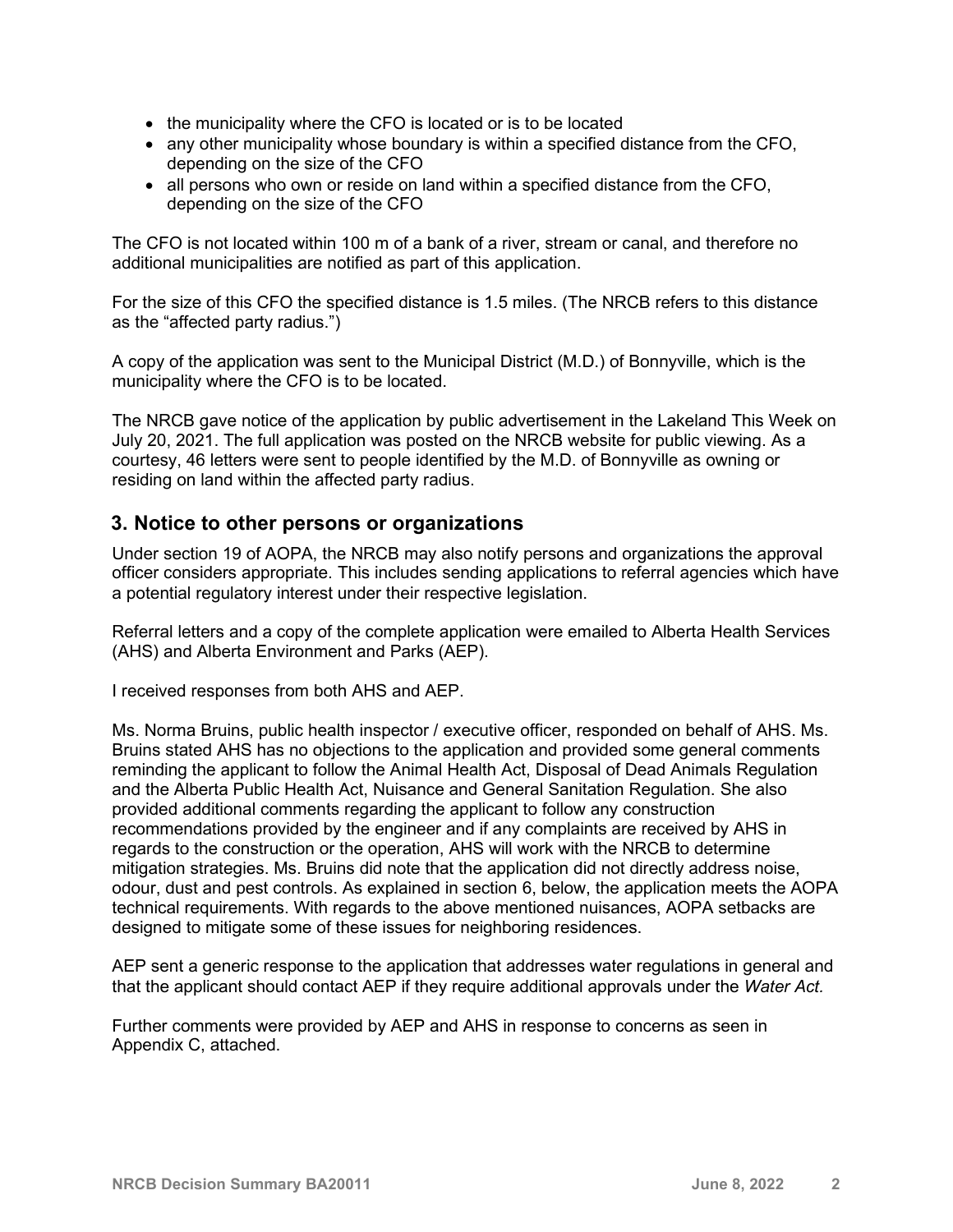# **4. Alberta Land Stewardship Act (ALSA) regional plan**

Section 20(10) of AOPA requires that an approval officer must ensure the application complies with any applicable ALSA regional plan.

There is no ALSA regional plan for the area where the proposed CFO is to be located.

# **5. Municipal Development Plan (MDP) consistency**

I have determined that the proposed CFO is consistent with the land use provisions of the M.D. of Bonnyville's municipal development plan. (See Appendix A for a more detailed discussion of the M.D.'s planning requirements.)

# **6. AOPA requirements**

With respect to the technical requirements set out in the regulations, the proposed CFO:

- Meets the required AOPA setbacks from all nearby residences (AOPA setbacks are known as the "minimum distance separation" requirements, or MDS)
- Meets the required AOPA setbacks from water wells, springs, and common bodies of water
- Has sufficient means to control surface runoff of manure
- Meets AOPA's nutrient management requirements regarding the land application of manure
- Meets AOPA groundwater protection requirements for the design of floors and liners/protective layers of manure storage facilities and manure collection areas

With the terms and conditions summarized in part 10, the application meets all relevant AOPA requirements.

# **7. Responses from municipality and other directly affected parties**

Directly affected parties are entitled to a reasonable opportunity to provide evidence and written submissions relevant to the application and are entitled to request an NRCB Board review of the approval officer's decision. Not all affected parties are "directly affected" under AOPA.

Municipalities that are affected parties are identified by the act as "directly affected." The M.D. of Bonnyville is an affected party (and directly affected) because the proposed CFO is located within its boundaries.

Ms. Kristy Poirier, a development officer with the M.D. of Bonnyville, provided a written response on behalf of the M.D. As noted in section 2, the M.D. is a directly affected party.

Ms. Poirier stated that the application is consistent with the M.D. of Bonnyville's municipal development plan. The application's consistency with the municipal development plan, is addressed in Appendix A, attached.

Apart from municipalities, any member of the public may request to be considered "directly affected." The NRCB received responses from 21 individuals of which 1 individual responded on behalf of the Iron River Open Bible Fellowship Church.

Of the 21 people who submitted responses, 16 own or reside on land within the 1.5 mile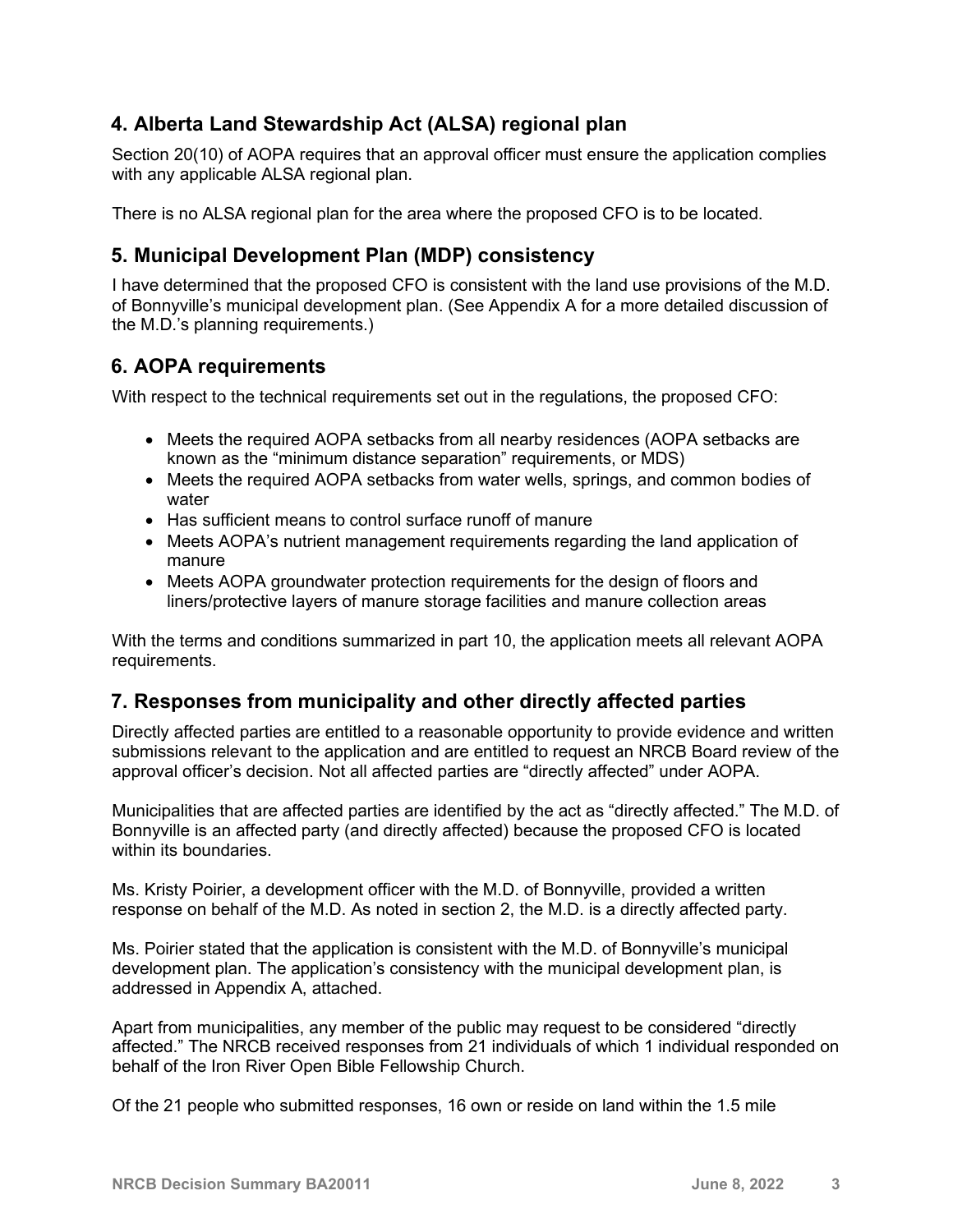notification radius for affected persons. Because of their location within this radius, and because they submitted a response, they qualify for directly affected party status. (See NRCB Operational Policy 2016-7: Approvals, part 6.2)

5 of the respondents do not own or reside on land within the 1.5 mile radius for affected persons. Appendix B sets out my reasons for determining which respondents are directly affected.

The directly affected parties raised concerns regarding:

- Nuisance impacts (noise, odour (prevailing winds), flies and pests),
- Health and air quality, and quality of life,
- Road use (safety, maintenance) and increase in traffic,
- Groundwater quality and usage,
- Surface water contamination and proximity to CFO,
- Catch basin overflow,
- Depreciation in property values,
- Setback to neighbours,
- Notification radius courtesy letters and public notice,
- Increase in manure and urine contaminated lands.
- Manure management,
- Grandfathered status,
- And impact to neighboring animals.

These concerns are addressed in Appendix C, attached.

## **8. Environmental risk of CFO facilities**

New CFO facilities which clearly meet or exceed AOPA requirements are automatically assumed to pose a low risk to surface and groundwater. However, there may be circumstances where, because of the proximity of a shallow aquifer, or porous subsurface materials, an approval officer may require groundwater monitoring for the facility. In this case a determination was made, and groundwater monitoring is not required. However, a condition will be included that the operator must determine the depth of the water table approximately one week before commencing construction of the catch basin.

## **9. Other factors**

Because the approval application is consistent with the MDP land use provisions, and meets the requirements of AOPA and its regulations, I also considered other factors.

AOPA requires me to consider matters that would normally be considered if a development permit were being issued. The NRCB interprets this to include aspects such as property line and road setbacks related to the site of the CFO. (Grow North, RFR 2011-01 at page 2). Approval officers are limited to what matters they can consider though as their regulatory authority is limited.

Ms. Poirier also listed the setbacks required by the M.D. of Bonnyville's land use bylaw (LUB). The application appears to meet these setbacks.

I have considered the effects the proposed CFO may have on natural resources administered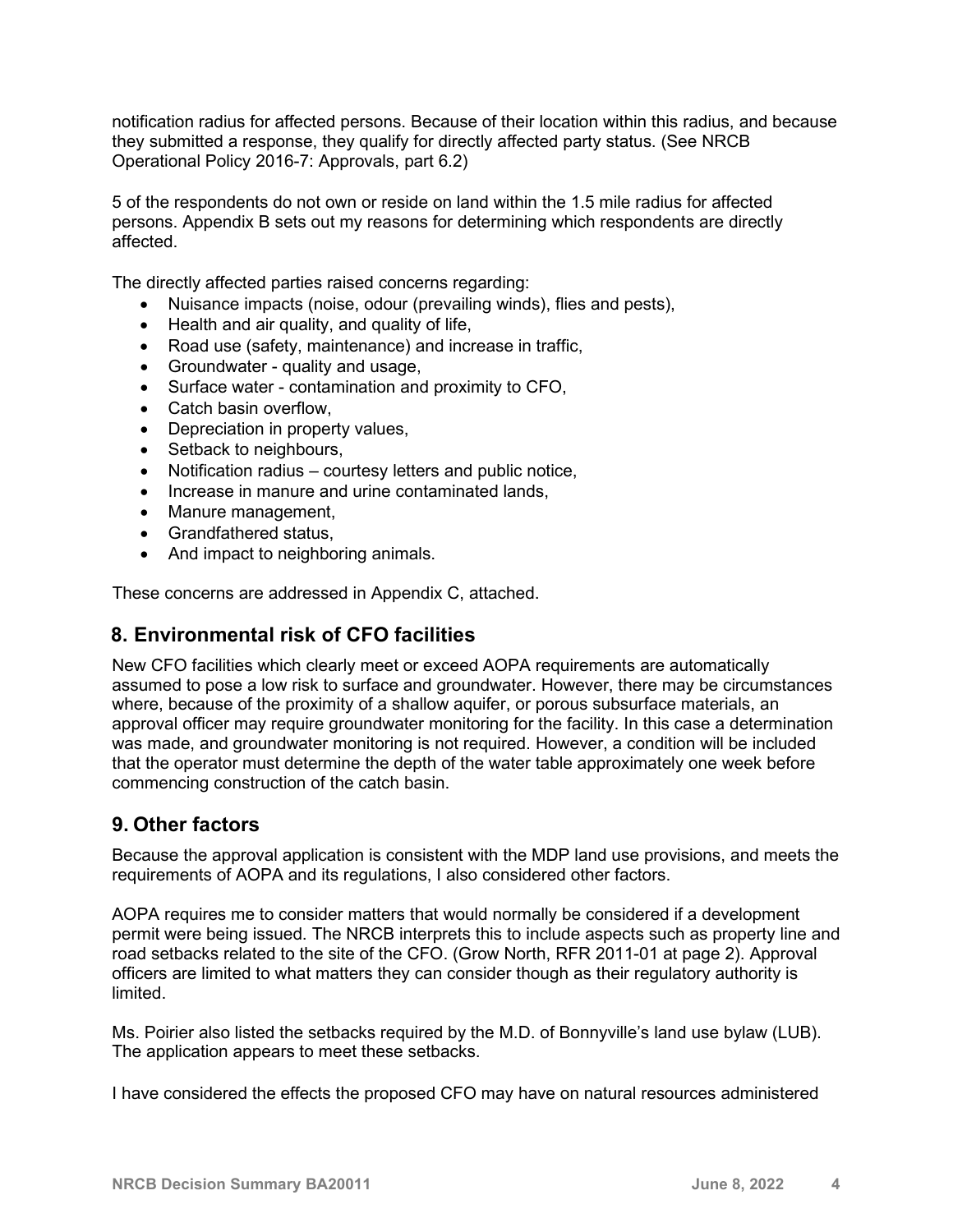by provincial departments. AEP has not made me aware of statements of concern submitted under section 73 of the Environmental Protection and Enhancement Act / section 109 of the Water Act in respect of the subject of this application. I received a generic response that address water regulations in general from AEP in regards to the application, furthermore the application meets AOPAs technical requirements.

I am not aware of any written decision of the Environmental Appeals Board for this location [\(http://www.eab.gov.ab.ca/status.htm,](http://www.eab.gov.ab.ca/status.htm) accessed May 31, 2022).

Finally, I considered the effects of the proposed CFO on the environment, the economy, and the community, and the appropriate use of land.

Consistent with NRCB policy (Approvals Policy 8.7.3), I presumed that the effects in the environment are acceptable because the application meets all of AOPA's technical requirements. In my view, this presumption is not rebutted and the directly affected parties' concerns have been addressed.

Consistent with NRCB policy (Approvals Policy 8.7.3), if the application is consistent with the MDP then the proposed development is presumed to have an acceptable effect on the economy and community. In my view, this presumption is not rebutted.

I also presumed that the proposed CFO is an appropriate use of land because the application is consistent with the land use provisions of the municipal development plan (Approvals Policy 8.7.3.). In my view, this presumption is not rebutted and I note that the M.D. of Bonnyville's response states that the application is consistent with their MDP.

# **10. Terms and conditions**

Approval BA20011 specifies the permitted livestock capacity as 1,700 beef finishers, and permits the construction of feedlot pens #1-7 and the catch basin.

Approval BA20011 contains terms that the NRCB generally includes in all AOPA approvals, including terms stating that the applicant must follow AOPA requirements and must adhere to the project descriptions in their application and accompanying materials.

In addition to the terms described above, Approval BA20011 includes conditions that generally address construction deadlines, document submission and construction inspection. For an explanation of the reasons for these conditions, see Appendix D.

## **11.Conclusion**

Approval BA20011 is issued for the reasons provided above, in the attached appendices, and in Technical Document BA20011.

June 8, 2022

(Original signed)

Julie Wright Approval Officer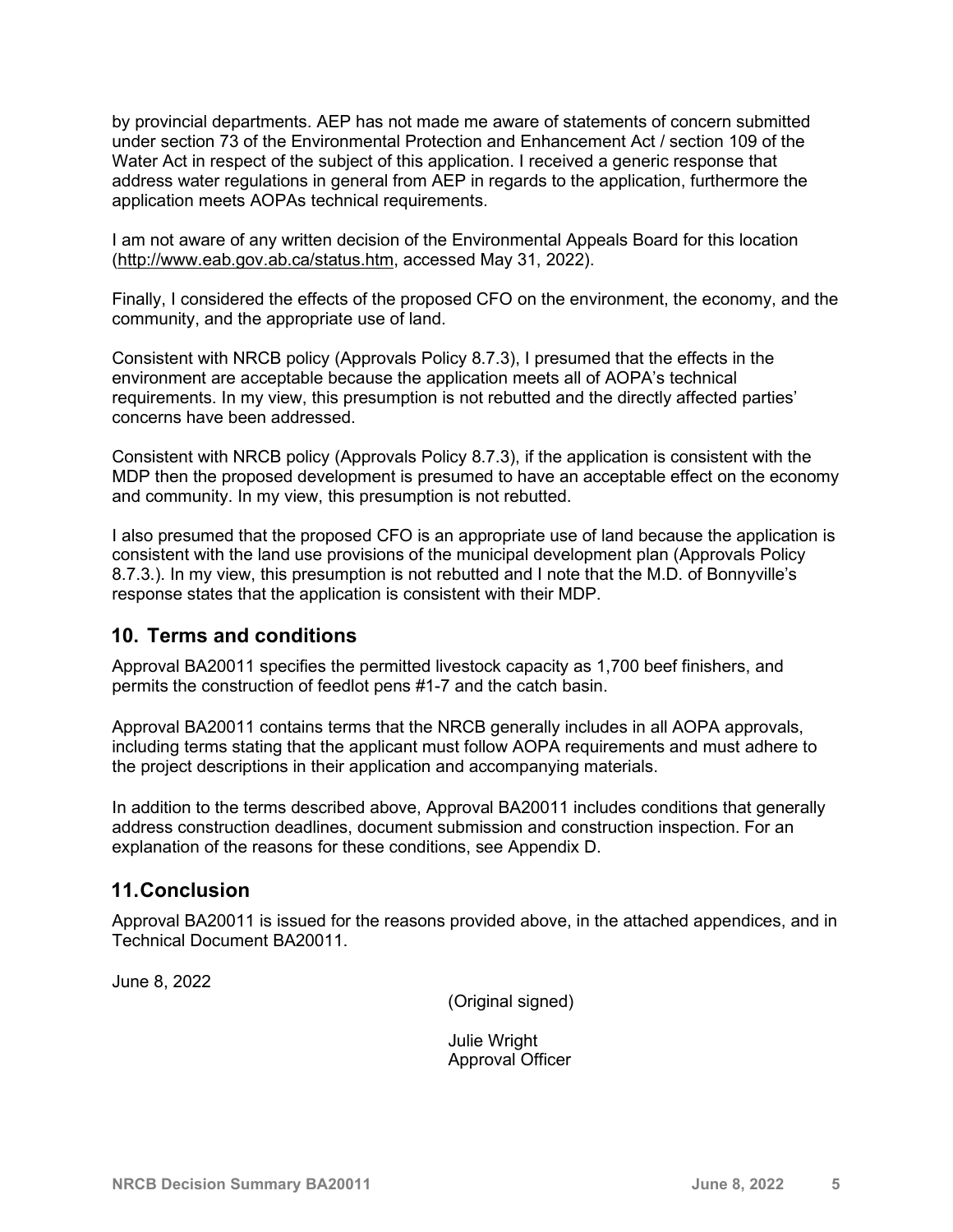# **Appendices:**

- A. Consistency with the municipal development plan
- B. Determining directly affected party status
- C. Concerns raised by directly affected parties
- D. Explanation of conditions in Approval BA20011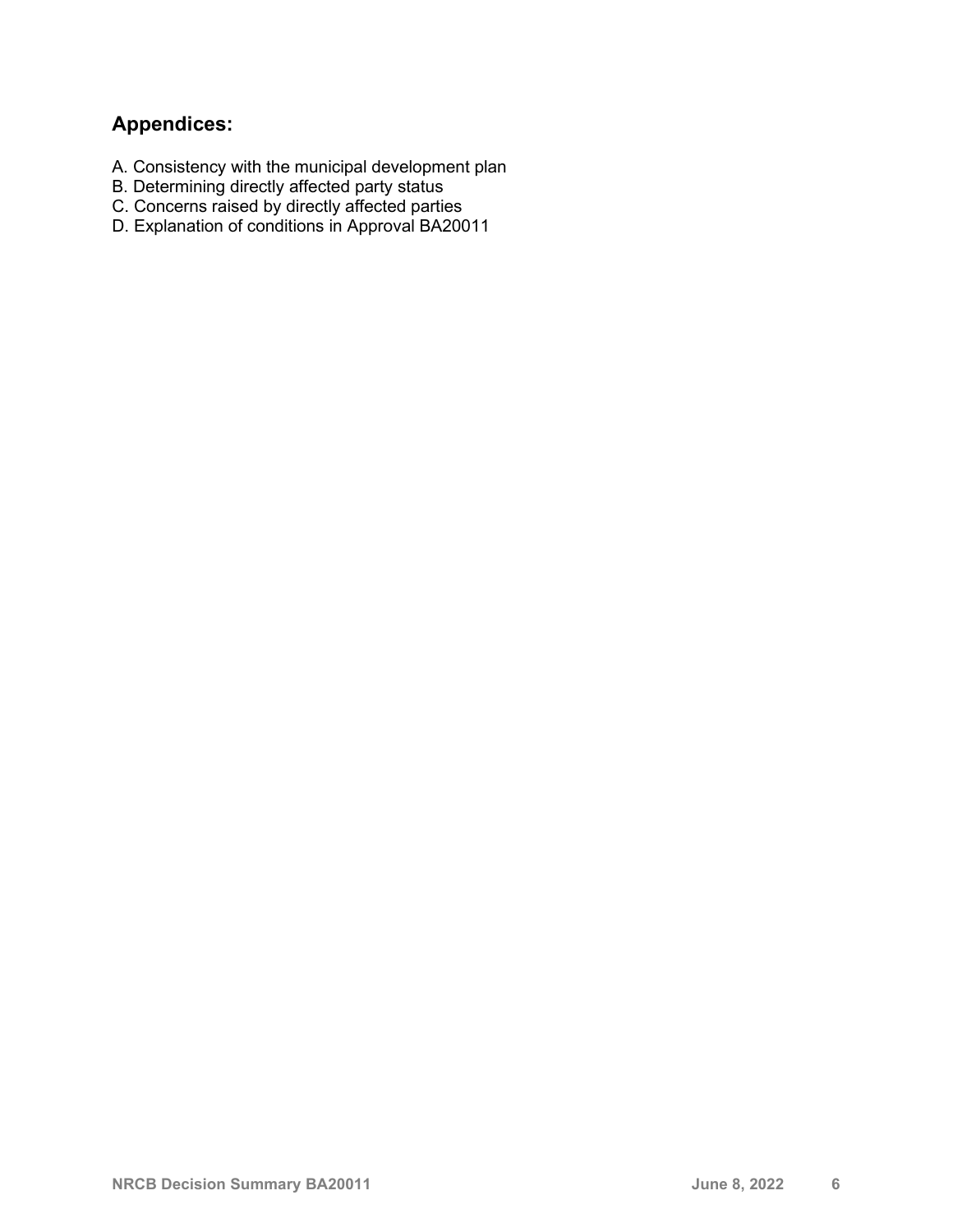# **APPENDIX A: Consistency with the municipal development plan**

Under section 20 of AOPA, an approval officer may only approve an application for an approval or amendment of an approval if the approval officer holds the opinion that the application is consistent with the "land use provisions" of the applicable municipal development plan (MDP).

This does not mean consistency with the entire MDP. In general, "land use provisions" cover MDP policies that provide generic directions about the acceptability of various land uses in specific areas.

Conversely, "land use provisions" do not call for discretionary judgements relating to the acceptability of a given confined feeding operation (CFO) development. Similarly, section 20(1.1) of the act precludes approval officers from considering MDP provisions "respecting tests or conditions related to the construction of or the site" of a CFO or manure storage facility, or regarding the land application of manure. (These types of MDP provisions are commonly referred to as MDP "tests or conditions."). "Land use provisions" also do not impose procedural requirements on the NRCB. (See NRCB Operational Policy 2016-7: Approvals, part 8.2.5.)

Kalinsky Farms' CFO is located in the M.D. of Bonnyville and is therefore subject to that Municipal District's MDP. The Municipal District adopted the latest revision to this plan on September 13, 2007, under Bylaw #1367 (with amendments under bylaw #1539).

The MDP has no direct requirements, nor does it mention any planning guidance related to CFOs with the exception of country residential communities and their establishment in proximity to existing CFOs.

For these reasons, I conclude that the application is consistent with the land use provisions of the M.D. of Bonnyville's MDP.

In my view, the text in 4.1 and 4.2 of M.D. of Bonnyville's MDP also provides an intent to adopt provisions from the land use bylaw (LUB). Following the NRCB Operational Policy 2016-7: *Approvals*, part 8.2.3, I also consider M.D. of Bonnyville's LUB #1667 (with its last amendment on April 13, 2022 under Amendment LU #573). Under that bylaw, the subject land is currently zoned as Agriculture District. Confined feeding operations are not listed as a permitted, discretionary or prohibited use. However, intensive livestock is listed as discretionary use. Approval officers will deem an application to be consistent with a LUB if the bylaw lists the proposed development as either a permitted or discretionary use (See NRCB Operational Policy 2016-7: *Approvals*, part 8.3.)

Section 48 of the LUB contains several provisions referring to intensive livestock operations (which include confined feeding operations).

Subsection 48.1 states development permit applications for the establishment or expansion of intensive livestock operations will be screened for environmentally sensitivity using the Code of Practice and if necessary, will be referred to Alberta Agriculture. As AOPA has replaced the Code of Practice, I interpret this as the M.D.'s acknowledgment that there are provincial requirements in place for the siting and construction of CFOs. The application meets all AOPA requirements.

Subsections 48.2 and 48.3 of the LUB allow the development authority to vary the MDS under specific circumstances. This part is likely not considered a "land use provisions," as it is likely a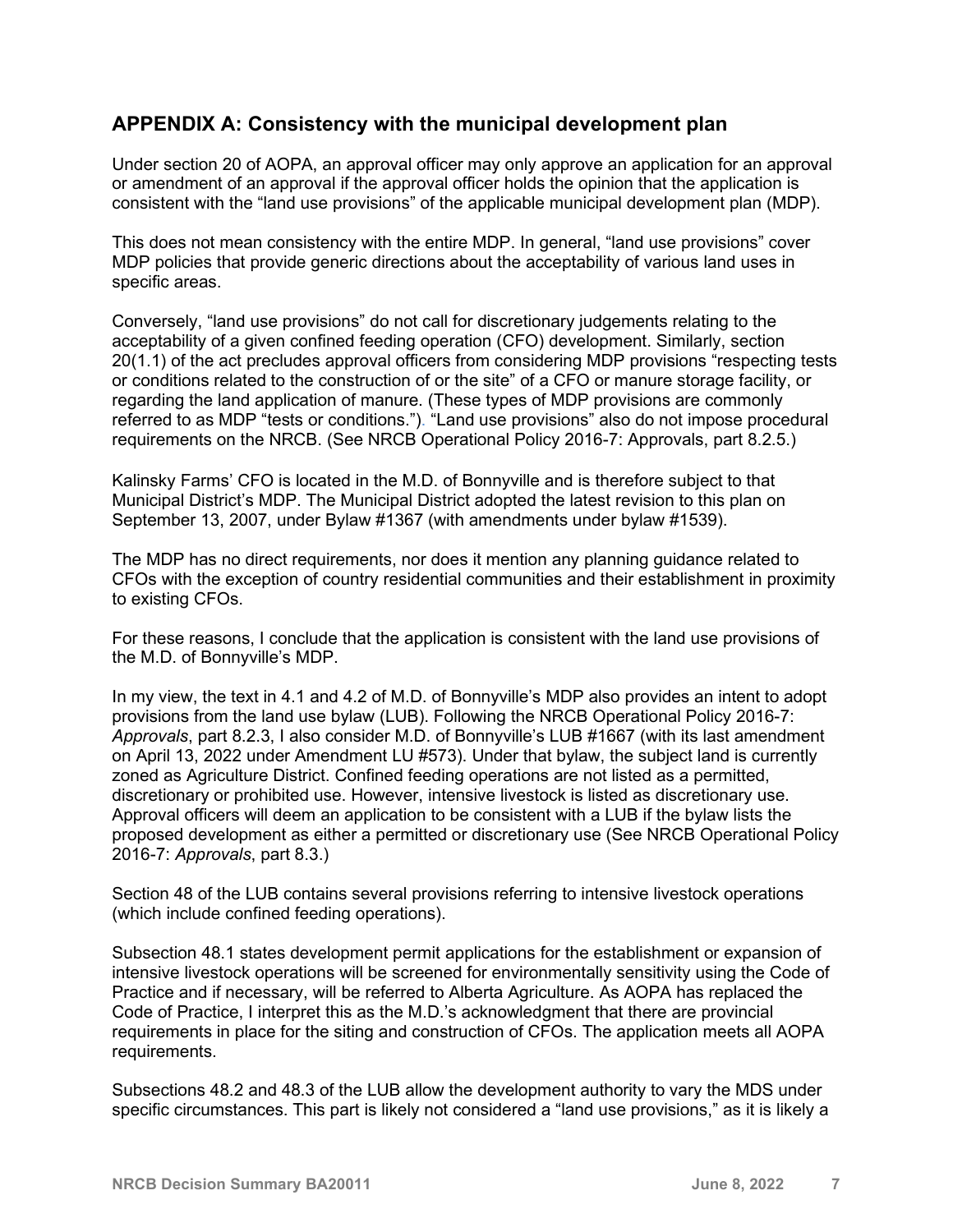CFO-related "test" under section 20(1.1) of AOPA. At any rate, the application meets all MDS requirements as defined in AOPA therefore this provision is considered met.

Subsection 48.4 requires the application for a CFO to submit a manure management plan which demonstrates:

- a) Secured sufficient land, as specified in the Code of Practice, to accommodate the safe and proper disposal of manure;
- b) Made provisions for proper manure storage and application; and
- c) Demonstrated odour control methods.

This part is likely not considered a "land use provision," as it is likely a CFO-related "test or condition" under section 20(1.1) of AOPA. At any rate, the applicant has shown that they have access to adequate spreading lands for manure management as required under AOPA. The applicant must also adhere to all AOPA manure spreading and storage requirements which are designed to effectively mitigate nutrient overloading and nuisance issues associated with the storage and spreading of manure.

Subsection 48.5 requires the applicant to provide adequate waste management in accordance with applicable standards by approving authorities. As stated above, the application meets all AOPA requirements. Therefore, this subsection is considered met.

For these reasons, I conclude that the application is consistent with the M.D. of Bonnyville's LUB.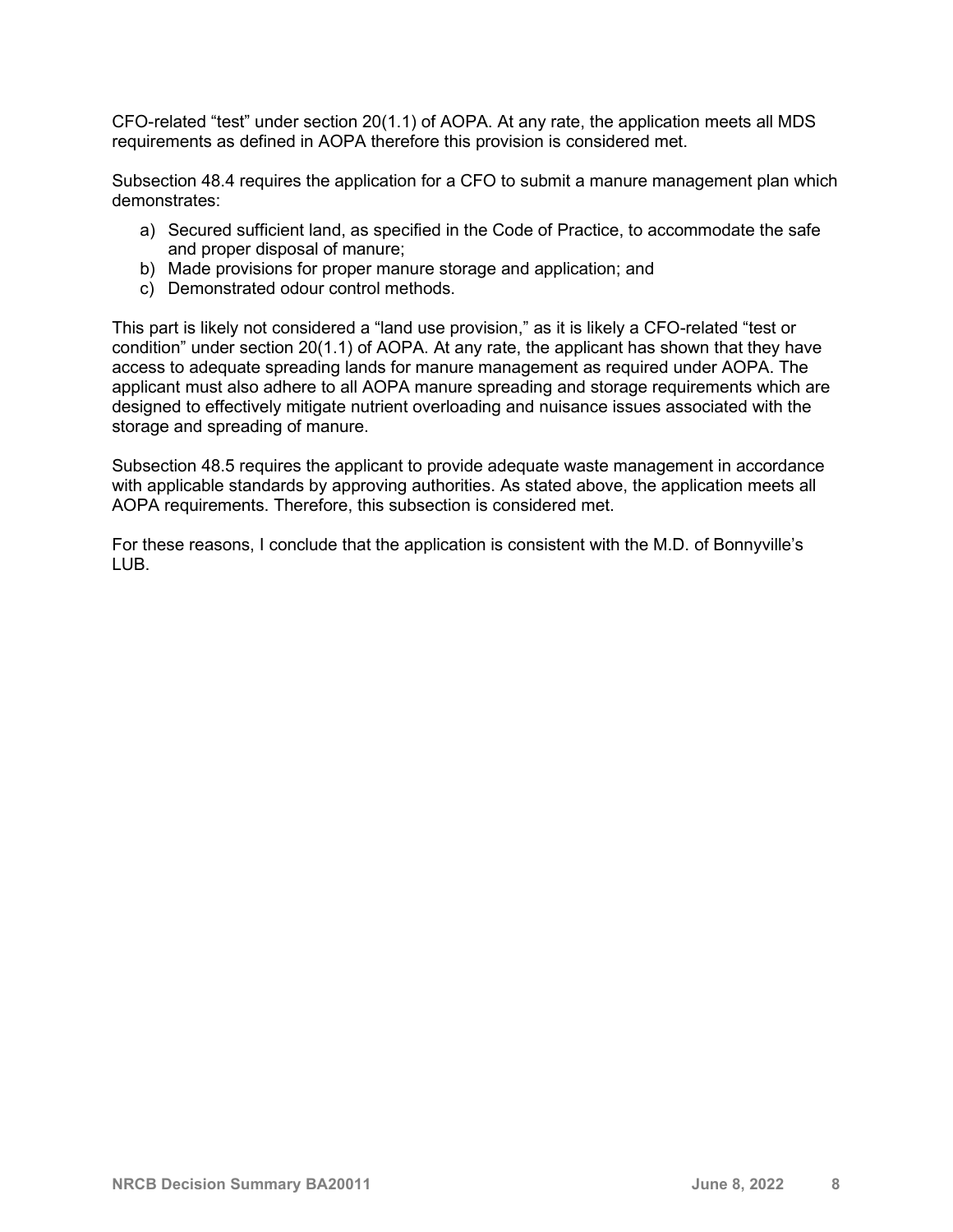# **APPENDIX B: Determining directly affected party status**

The following individuals qualify for directly affected party status because they submitted a response to the application and they own or reside on land within the "affected party radius," as specified in section 5(c) of the Agricultural Operation, Part 2 Matters Regulation (See NRCB Operational Policy 2016:7 – Approvals, part 6.2.):

| <b>Name</b>                                           | <b>Concerns/Support</b>                                                                                                                                                                                                                                                                                                                                                                                                                   |
|-------------------------------------------------------|-------------------------------------------------------------------------------------------------------------------------------------------------------------------------------------------------------------------------------------------------------------------------------------------------------------------------------------------------------------------------------------------------------------------------------------------|
| Joseph Koziol<br>SE 25-63-7 W4M                       | No concerns<br>$\bullet$<br>In support of application<br>$\bullet$                                                                                                                                                                                                                                                                                                                                                                        |
| Samuel Doonanco<br>NE 20-63-6 W4M                     | Distance of the feedlot to his home<br>$\bullet$<br>Feces, urine, and run off from the CFO impacting well water,<br>$\bullet$<br>property and home<br>Increase in odour, noise, pests and bugs<br>$\bullet$<br>Impacts to neighbouring animals such as illness, crossbreeding,<br>$\bullet$<br>escape, intermingling, and potential disease<br>Impact to property value<br>$\bullet$<br>Increase in road use and maintenance<br>$\bullet$ |
| <b>Andrew and Sandi</b><br>Koshykar<br>NE 17-63-6 W4M | Surface water contamination<br>$\bullet$<br>Manatokan Lake flood plain<br>$\bullet$<br>Air quality impacting human health<br>$\bullet$<br>Odours - yard in the direct path of prevailing winds from the<br>$\bullet$<br><b>CFO</b><br>Adverse effects on property value<br>$\bullet$<br><b>Grandfathered status</b><br>$\bullet$                                                                                                          |
| <b>Arthur Tapscott</b><br>NW 29-63-6 W4M              | Urine and feces impacting groundwater<br>$\bullet$<br><b>Flies</b><br>$\bullet$<br>Odours and prevailing winds<br>$\bullet$<br>Surface water controls<br>$\bullet$<br>Flooding<br>$\bullet$<br>Property devaluation<br>$\bullet$<br><b>Notification radius</b><br>$\bullet$<br>Negative impact on the community financially, physically and<br>$\bullet$<br>emotionally                                                                   |
| Kevin and Lillian<br>Wakulchyk<br>NW 16-63-6 W4M      | Odours - prevailing winds<br>$\bullet$<br><b>Additional flies</b><br>$\bullet$<br>Additional contamination to groundwater<br>$\bullet$<br>Integrity of catchment facilities<br>$\bullet$<br>Water quantity<br>$\bullet$<br>Impact to property value<br>$\bullet$                                                                                                                                                                          |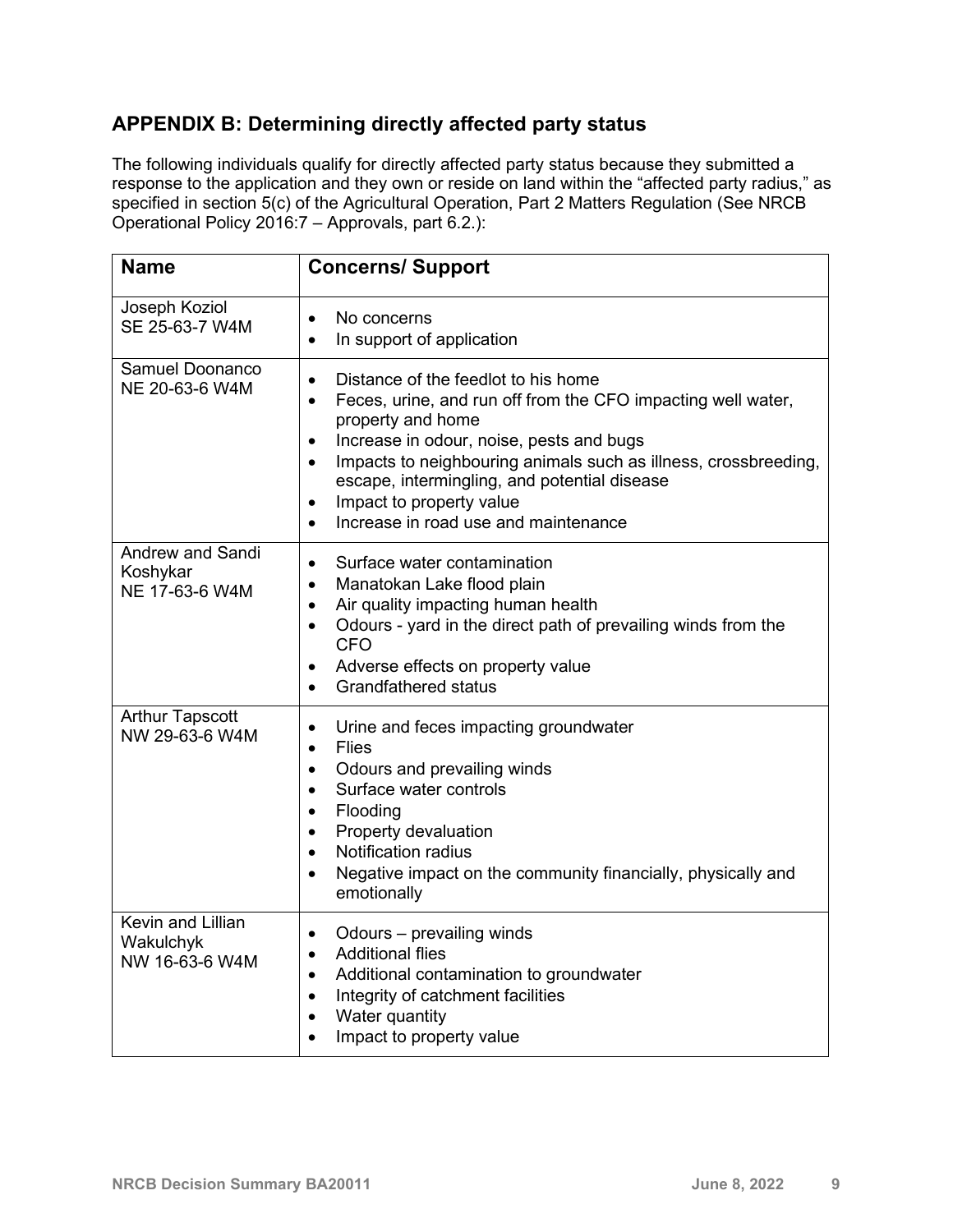| Frederick and<br>Kathleen Benio<br>SE 30-63-6 W4M and<br>NE 20-63-6 W4M                                        | Close proximity to their home<br>$\bullet$<br>Noise from cattle<br>$\bullet$<br>Odours<br>$\bullet$<br>Increase traffic<br>Negative impact to quality of life<br>٠<br>Reduced property values in the area<br>$\bullet$<br>Proximity of drainage to Manatokan Lake<br>$\bullet$<br>With gradual rise of land, water can cause the wetland to<br>$\bullet$<br>increase in size by 2-3 times |
|----------------------------------------------------------------------------------------------------------------|-------------------------------------------------------------------------------------------------------------------------------------------------------------------------------------------------------------------------------------------------------------------------------------------------------------------------------------------------------------------------------------------|
| John Benio<br>SE 29-63-6 W4M and<br>NE 20-63-6 W4M                                                             | Close proximity<br>٠<br><b>Noise</b><br>$\bullet$<br>Odours<br>$\bullet$<br>Increase traffic<br>Negative impact to quality of life<br>٠<br>Reduced property values in the area<br>$\bullet$<br>Proximity of drainage to Manatokan Lake<br>$\bullet$<br>With gradual rise of land, water can cause the wetland to<br>$\bullet$<br>increase in size by 2-3 times                            |
| <b>Nick Kalinski</b><br>NE 19-63-6 W4M and<br>NW 14-63-6 W4M<br>(Home)                                         | Reduced property values in the area<br>$\bullet$<br>Excessive smell, flies, noise, manure, transport and activity in<br>$\bullet$<br>the area<br>Groundwater contamination<br>Manure contaminated lands<br>$\bullet$                                                                                                                                                                      |
| <b>Trina Tapscott</b><br>NW 29-63-6 W4M and<br>SW 27-63-6 W4M                                                  | Odours from manure and urine – located downwind<br>$\bullet$<br>Excessive noise<br>٠<br><b>Flies</b><br>$\bullet$<br>Groundwater contamination<br>$\bullet$<br>Impact to the environment<br>$\bullet$<br>Negative impact on property values<br>$\bullet$                                                                                                                                  |
| Rogera Lapointe<br>W <sup>1</sup> / <sub>2</sub> 29-63-6 W4M,<br>NE 29-63-6 W4M, and<br>SW 27-63-6 W4M         | Odours, noise, insects, urine and feces contaminated lands<br>٠<br>Loss of property value and quality of life<br>$\bullet$                                                                                                                                                                                                                                                                |
| Keith and Cindy<br>Hornseth<br>S <sup>1</sup> / <sub>2</sub> 28-63-6 W4M,<br>NW 29-63-6 W4M,<br>SW 27-63-6 W4M | Odours and noise<br>٠<br>Potential loss of renters on their land                                                                                                                                                                                                                                                                                                                          |

A person who is not specified in section 5 of the Part 2 Matters Regulation as an affected party can also qualify for directly affected party status. However, they have the burden to demonstrate they are directly affected by the application. The following individuals that submitted a response to the application may fall under this category: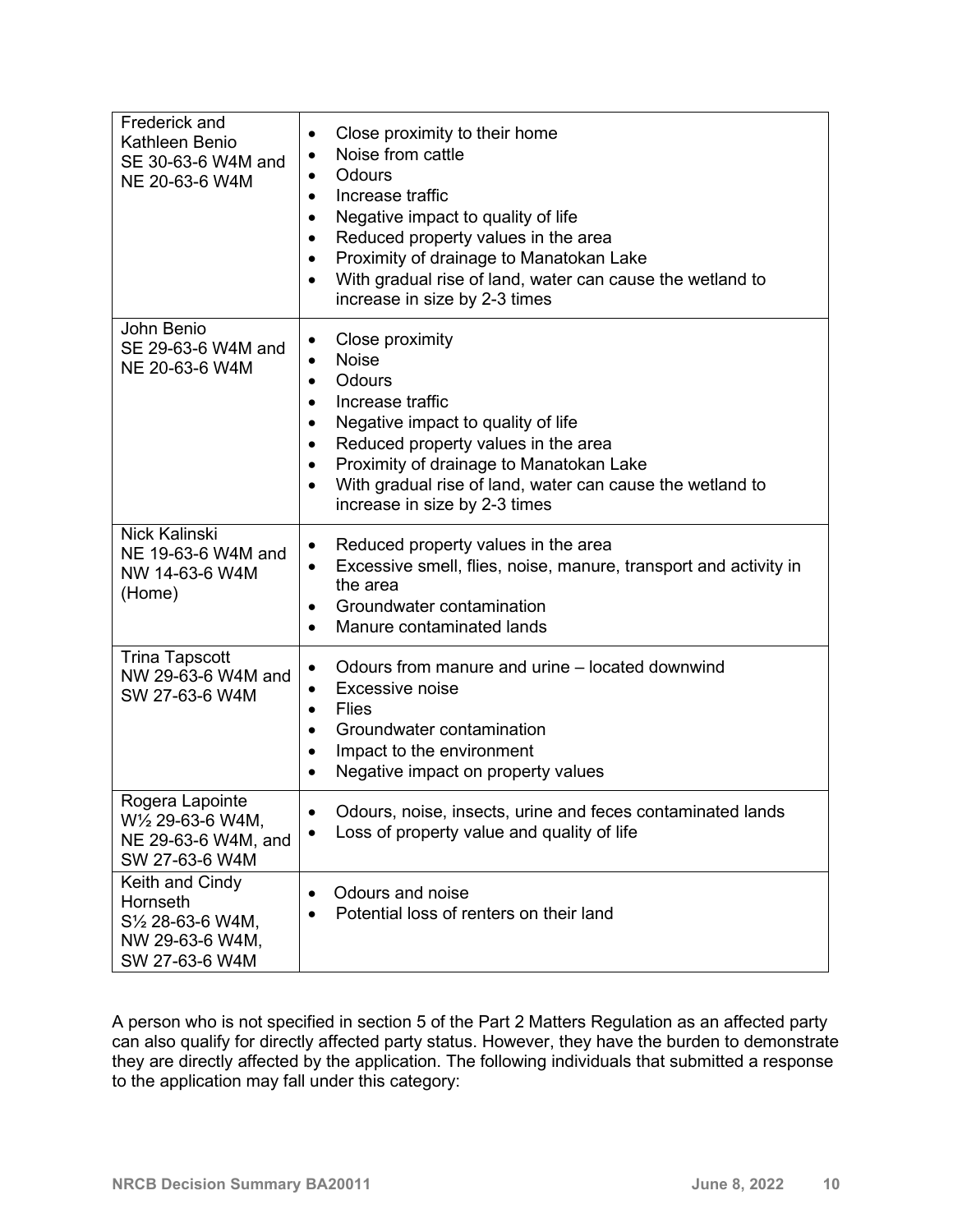- Regan and Ruth Racha  $(\sim 3,500 \text{ m})$ SW 25-63-7 W4M
- Iron River Open Bible Fellowship Church (Justyn Snyder) no residence SW 16-63-6 W4M
- Jens and Ulla Hansen (~4,000 m) NE 33-63-6 W4M (home residence), NW 33-63-6 W4M, NW 25-63-7 W4M, SW 36-63-7 W4M, NW 3-64-6 W4M
- James Hansen  $(-3,400 \text{ m})$ NW 33-63-6 W4M (home residence)

Under NRCB policy, a person has the burden of demonstrating that they are directly affected by an application. In order to meet their burden of proof, the person has to demonstrate all the following five elements (see NRCB Operational Policy 2016:7 – Approvals, part 6.3):

- 1. A plausible chain of causality exists between the proposed project and the effect asserted;
- 2. The effect would probably occur;
- 3. The effect could reasonably be expected to impact the party;
- 4. The effect would not be trivial; and
- 5. The effect falls within the NRCB regulatory mandate under AOPA.

The individuals raised concerns regarding the proposed CFO's proximity to homes and facilities (Manatokan Lake and campgrounds), notification by other landowners, nuisances (odours, flies, and noise), loss of quality of life and property values, negative impacts to groundwater and surface water, water quantity, increase in traffic and impacts to road quality, transient workers (safety and crime), industrial farming, economic destruction of community, health concerns, manure spreading, and impacts to waterfowl and fish.

Using the above mentioned factors, I concluded that all of these individuals are located outside of the affected party radius and did not establish a sufficient chain of causality between the effects they asserted and the proposed CFO. This is partly due to distance from the proposed CFO, which also lessens the probability of the effects occurring and the reasonable expectation of impact upon these individuals (and church). As such, they will not be considered directly affected parties in my review of this application.

I did note that the above mentioned individuals reside approximately 3,400 – 4,000 m away from the proposed CFO which is about 7 to 9 times the minimum distance separation (462 m) required for residences located on land zoned for agricultural purposes and are also located outside the 1.5 mile (2,414 m) notification radius. I would like to note that the majority of the concerns raised by these individuals are the same as the concerns raised by the directly affected parties. Those concerns are discussed in Appendix C, below.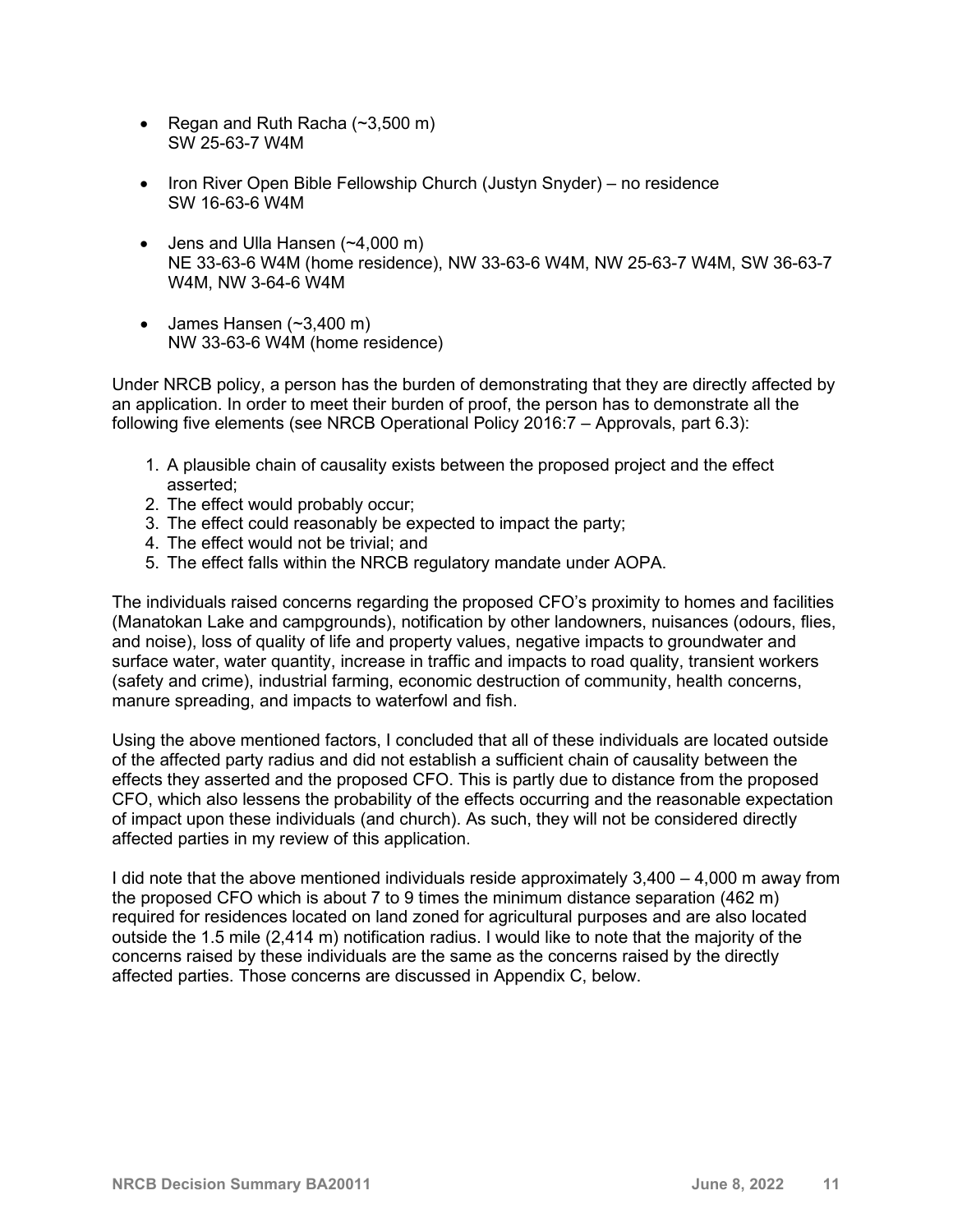# **APPENDIX C: Concerns raised by directly affected parties**

The directly affected parties raised the following concerns:

## **Nuisance impacts (noise, odour (prevailing winds), flies, and pests)**

AOPA's minimum distance separation (MDS) requirements are a proxy for minimizing odours, flies and other nuisance effects from CFOs. The proposed CFO meets the MDS to neighbouring residences. It is presumed that nuisance effects from the CFO facilities are acceptable if the MDS has been met, regardless of prevailing wind direction.

Nuisance and other impacts outside of the MDS for a CFO are typically not considered when making a decision, unless there is a direct and adverse impact greater than what may be normally expected, which can be directly linked to the CFO. These effects would be considered in the analysis on 'effects on the community' in an approval officer's decision. In this case, the land zoning within several miles of the operation is majority 'Agriculture' with a fairly low residential density and little urban development. Although I do not consider nuisance concerns as 'trivial' in nature, I presume the impacts of the proposed CFO as acceptable, because of the land zoning (CFOs are a discretionary use) and MDS requirements as laid out in AOPA have been met. Having said that, the public is encouraged to report incidences of non-compliance and any other concerns in respect to a CFO to the NRCB's 24 hour reporting line (1-866-383- 6722).

Fly infestations were also a concern by several respondents. Incidences of inappropriate disturbance from fly infestations can be reported to the NRCB's 24 hour a day reporting line (1- 866-383-6722) and an inspector will follow up on the matter.

#### **Health and air quality, and quality of life**

As mentioned above, the proposed CFO meets the MDS which is a proxy for nuisance impacts from CFOs. AOPA does not expressly require approval officers to consider nuisance or health effects when deciding whether to issue an approval of a proposed CFO. Having said that, I forwarded all written responses that mention concerns about negative impact on health to AHS for their comments and further consideration. I did receive follow up comments from AHS. Similar to the first set of comments from AHS mentioned in part 3, the second response reiterated mitigation strategies for nuisances which I have addressed above. With regards to nuisances, AOPA setbacks are designed to mitigate some of these issues for neighboring residences which the application meets.

It is true that there will be odours resulting from the land application of manure. These odours are normally of short duration and typically occur once or twice per year. In order to limit the nuisance impact of manure application on direct seeded or tame forage land, section 24 of the Standards and Administration Regulation precludes manure spreading without incorporation within 150 m of residences. Manure that is spread on conventionally tilled land must be incorporated within 48 hours of being applied. Setbacks and incorporation can help to minimize normal odours from manure spreading. Incidences of non-compliance can be reported to the NRCB's 24 hour a day reporting line (1-866-383-6722 or 310-0000 toll free line) and an inspector will follow up on the matter.

AHS also included additional comments in regards to drinking water and mentioned that there is inadequate water well sampling history in the area to review baseline water quality. AHS also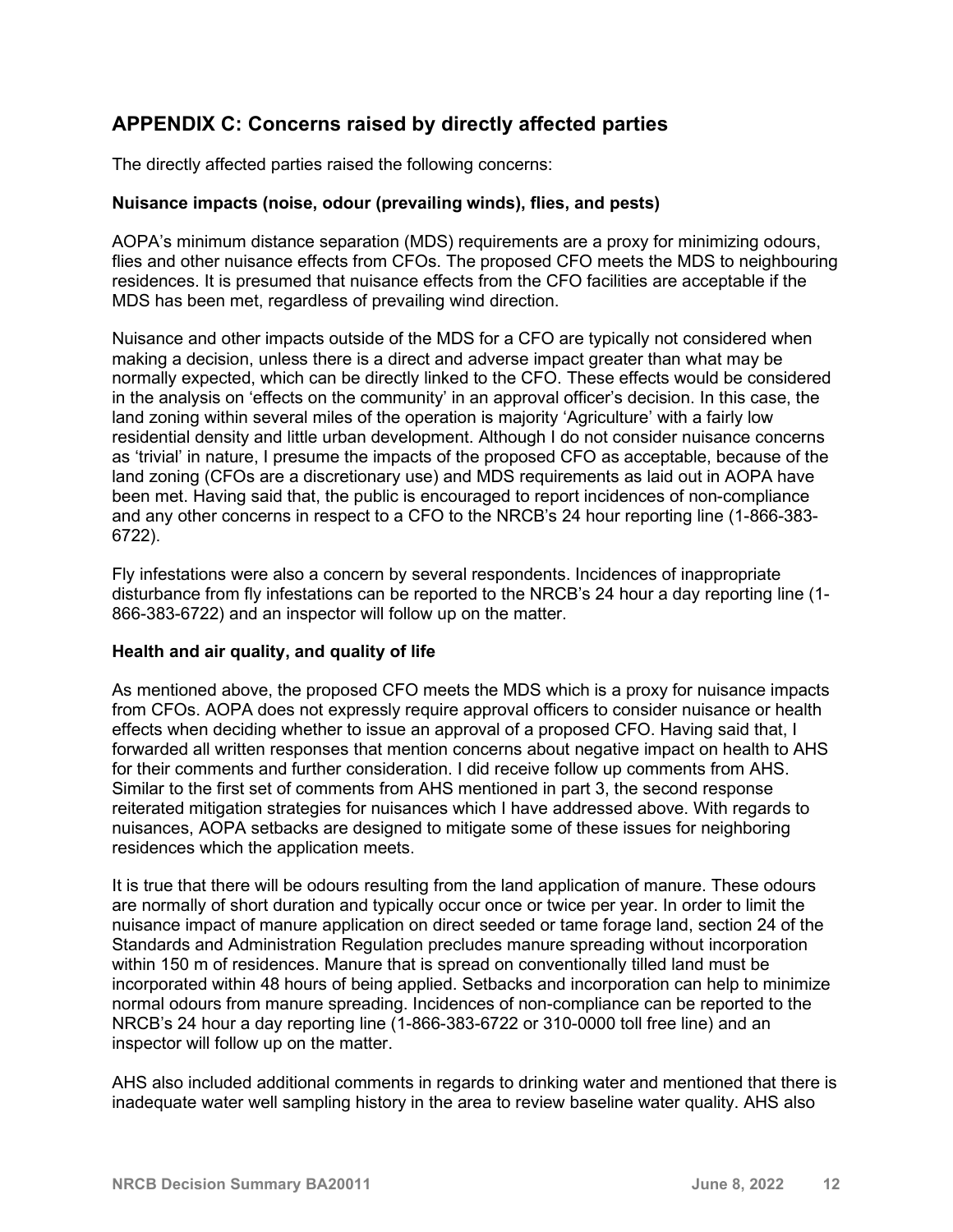conducted a Vulnerability Risk Assessment for Wells based on lithology of wells located on neighbouring lands. The risk assessment determined that there was low risk to groundwater contamination. They also mentioned that if residents in the area wish to sample their water more often for bacteria and chemical/trace metal, they can contact their local health inspector.

In terms of air quality concerns, AHS stated that there's *"no current legislative support or the evidence to suggest that there is high risk of negative exposure to air contaminants with current location of residences and public facilities in the area."*

### **Road use (safety, maintenance) and increase in traffic**

Concerns raised by several directly affected parties include the general safety of county roads, increase in traffic, and deterioration of roads.

The NRCB does not have direct responsibility for regulating road use. Section 18 of the *Municipal Government Act* gives counties "direction, control and management" of all roads within their borders. Because of this it would be impractical and inefficient for the NRCB to attempt to manage road use through AOPA permits (see Operational Policy 2016-7 Approvals, part 8.9). In addition, municipalities own the roads within their jurisdiction, have the knowledge and expertise to determine what is required in road use agreements and have the jurisdiction to implement and enforce road use restrictions and road use agreements.

#### **Groundwater - quality and usage**

As noted in the decision summary above, and documented in Technical Document BA20011, the proposed CFO facilities meet AOPA technical requirements related to groundwater protection. The liner requirements as laid out in AOPA are considered to offer an acceptable level of protection to groundwater. The applicant has demonstrated that the soils proposed to be used to construct the compacted soil liner can meet the requirements. The conditions mentioned below will also ensure that the liner will meet the requirements.

As mentioned above and in Appendix D, the proposed catch basin may not meet the one metre requirement of section 9(3) of the Standards and Administration Regulation. Since the height of the water table can vary over time, the lack of adequate depth to the water table indicated in Kalinsky's report does not mean that there will be an inadequate depth at the time of construction. At the time the drilling program was conducted, the engineer mentioned that there were multiple days prior to drilling where temperatures were above 10 degrees Celsius. This likely caused a lot of snow melt during the time of monitoring which supports the variable water table. To meet AOPA requirements, I added a condition to the permit requiring the applicant to determine the depth of the water table approximately one week before commencing construction of the catch basin and to cease construction and notify the NRCB immediately if the water table is encountered during construction.

Section 24 and Schedule 3, Table 3 of Standards and Administration Regulation set nutrient application limits to prevent nitrogen from leaching into the deeper soil horizons and reaching a groundwater resource. For this reason, AOPA and its regulations requires operators to test soils on farmland to which manure is applied for salts and nitrogen at least every three years, and to make these records available for inspection by the NRCB.

Alberta Environment and Parks (AEP) is responsible for licensing and monitoring the supply of groundwater in the province. The water licensing process includes an opportunity for neighbours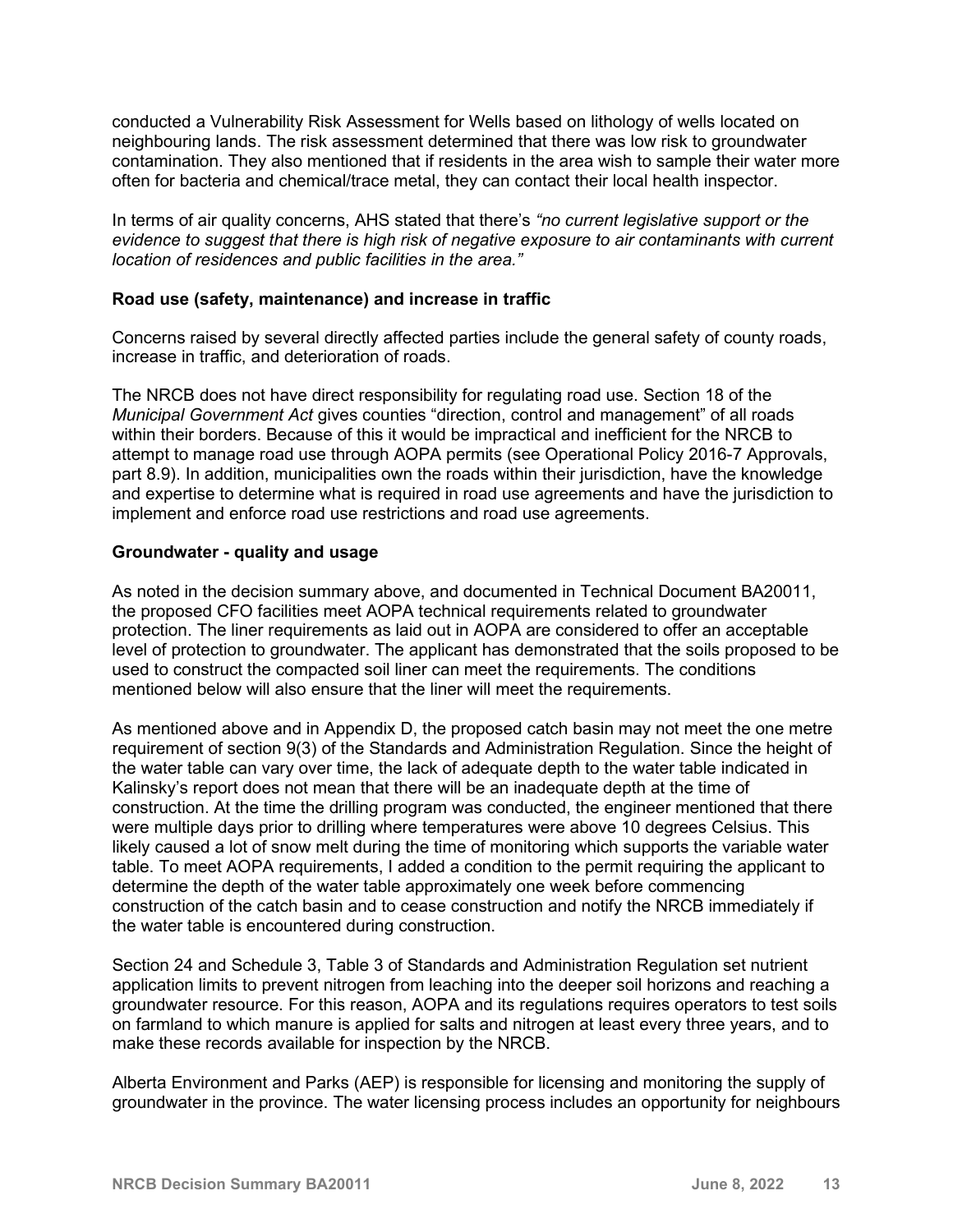to provide input. Therefore, for efficiency and to avoid inconsistent regulation, NRCB approval officers generally do not consider water supply concerns when reviewing AOPA permit applications, other than ensuring that applicants sign one of the water licensing declarations listed in the Part 2 application form. (This declaration is on page 4 of Technical Document BA20011.).

Kalinsky's application included a signed declaration indicating that they are processing the AOPA permit and *Water Act* license separately. I forwarded the application to AEP for their information and response. As discussed in part 3 of this decision summary, AEP provided a generic response which was forwarded to the applicant for their information. The applicant is reminded to contact AEP to obtain the appropriate licensing prior to populating livestock.

#### **Surface water - contamination and proximity to CFO**

As noted in part 8 of this decision summary and in Technical Document BA20011 (page 6), the proposed CFO poses a low potential risk to surface water. AOPA's Standards and Administration Regulation addresses the protection of surface water by stipulating requirements for manure spreading and the construction of manure storage facilities. As explained below and in Technical Document BA20011, this application meets all of those requirements.

#### Manure spreading - facilities

Sections 24, 25, and 27 of the Standards and Administration Regulation (SAR) lay out the requirements for the land application of manure. In very general terms, a person must not cause a risk to the environment by land applying manure, including to surface water and groundwater. The regulations establish required setbacks for manure spreading near water bodies, water wells, springs, and related features. These setbacks are dependent on slopes and if the land is tilled, and must be assessed on a field by field basis. The regulations also include nutrient loading limits to ensure that the soil is not overloaded with nutrients.

Manure storage facilities (MSF) and manure collection areas (MCA) have requirements to protect groundwater and surface water. 7(1) of the Standards and Administration Regulation, sets out the setback requirements from springs, water wells, and common bodies of water. The 100 m setback from a spring or water well and the less than 30 m setback from a common body of water (CBW) - as defined in the legislation - are to protect groundwater resources and CBWs. During my site visits, I did not see any common bodies of water within 30 m nor any springs or water wells within 100 m of the proposed CFO facilities. I also verified this distance by reviewing available air photos.

If a person or party has concerns regarding manure storages, manure spreading or other CFOrelated issues, those concerns can be reported to the NRCB's 24 hour reporting line (1-866- 383-6722 or 310-0000). The call will be followed up on by an NRCB inspector. Neighbours and concerned parties can also call any NRCB office during regular business hours if they have questions about permit conditions or ongoing AOPA operational requirements.

#### **Floodplain**

I also forwarded all written responses that mention concerns about flooding potential, and impacts to the wetland and Manatokan Lake to AEP for their comments and further consideration. I did receive follow up comments from AEP in regards to potential impacts to the wetland, floodplain, groundwater/water table, and hydrological connection to Manatokan Lake.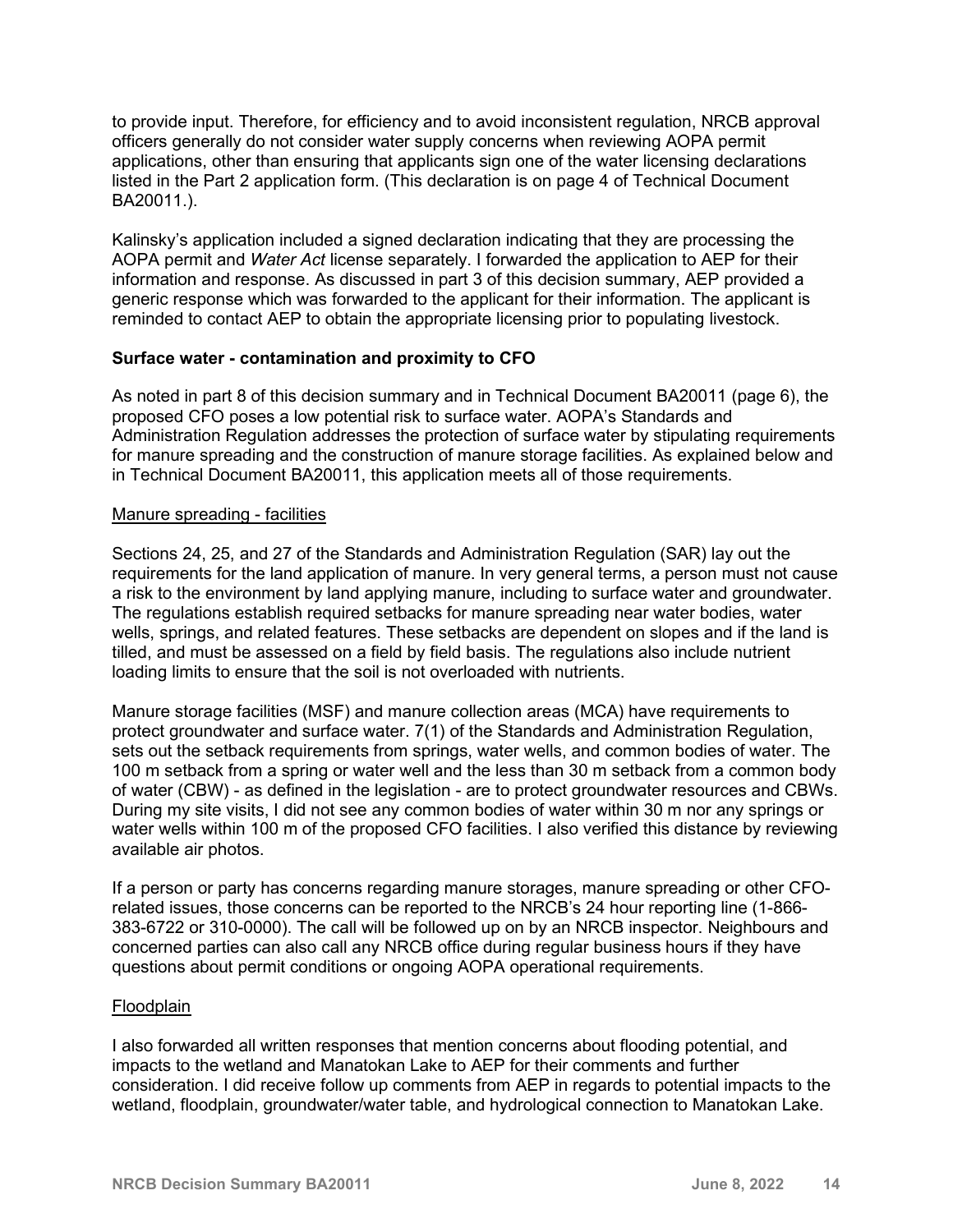Section 8 of the Standards and Administration Regulation states a MSF or MCA must be 1 m above the 1:25 year maximum flood level.

In regards to the maximum flood level (floodplain), I completed a follow up site visit on May 12, 2022 to determine slopes, soils and vegetation changes. A floodplain is defined by Encyclopaedia Britannica as a "flat land area adjacent to a stream…Floodplains are produced by lateral movement of a stream or by overbank deposition" and by Merriam-Webster Dictionary as "1) level land that may be submerged by flood waters 2) a plain built up by a stream deposition".

According to these definitions, I presume the wetland acts as a floodplain to Manatokan Lake but the wetland itself would presumably not have an additional floodplain. However, I assessed the wetland as a floodplain as a worse case scenario and determine the proposed CFO sits approximately 4-7 m above the wetland based on distance and slope measurements taken with my rangefinder which is greater than 1 m above the 1 and 25 year maximum flood level as required under AOPA.

Based on my analysis, the proposed CFO meets the greater than 1 m above the 1 and 25 year maximum flood level requirements and the risk to surface water is determined to be low.

#### Common body of water – distances

The proposed CFO is located approximately 112 m (very conservative value) north of the wetland. This waterbody is a "common body of water" as defined in the Standards and Administration Regulation section 1(1)(d). Section 7 of the Standards and Administration Regulation prohibits the construction of a manure storage facility or manure collection area within 30 metres of a common body of water. The proposed site, meets and exceeds this requirement by almost four times.

As explained above, the application meets the AOPA technical requirements. With regards to water tables varying over time, again as mentioned above, I added a condition to the permit requiring the applicant to determine the depth of the water table approximately one week before commencing construction of the catch basin and to cease construction and notify the NRCB immediately if the water table is encountered during construction.

#### **Catch basin overflow**

As for potential overflow of a catch basin, the applicant is required to provide run on and runoff controls for the feedlot pens (which is the catch basin), have storage capacity for a one day rainfall event that has a one in 30 year probability of occurring, and must have freeboard of not less than 0.5 m when the basin is full. As seen in Technical Document BA20011, the catch basin is designed to hold  $3,472 \text{ m}^3$  at freeboard level while the catchment area and average rainfall in the area only require 1,987  $\textsf{m}^{3}$ . When the producer empties and land applies manure contaminated runoff from the catch basin, they must adhere to sections 22 - 27 of the Standards and Administration Regulation that set out parameters in respect to nutrient management including nutrient limits, manure spreading setbacks, record keeping and reporting requirements.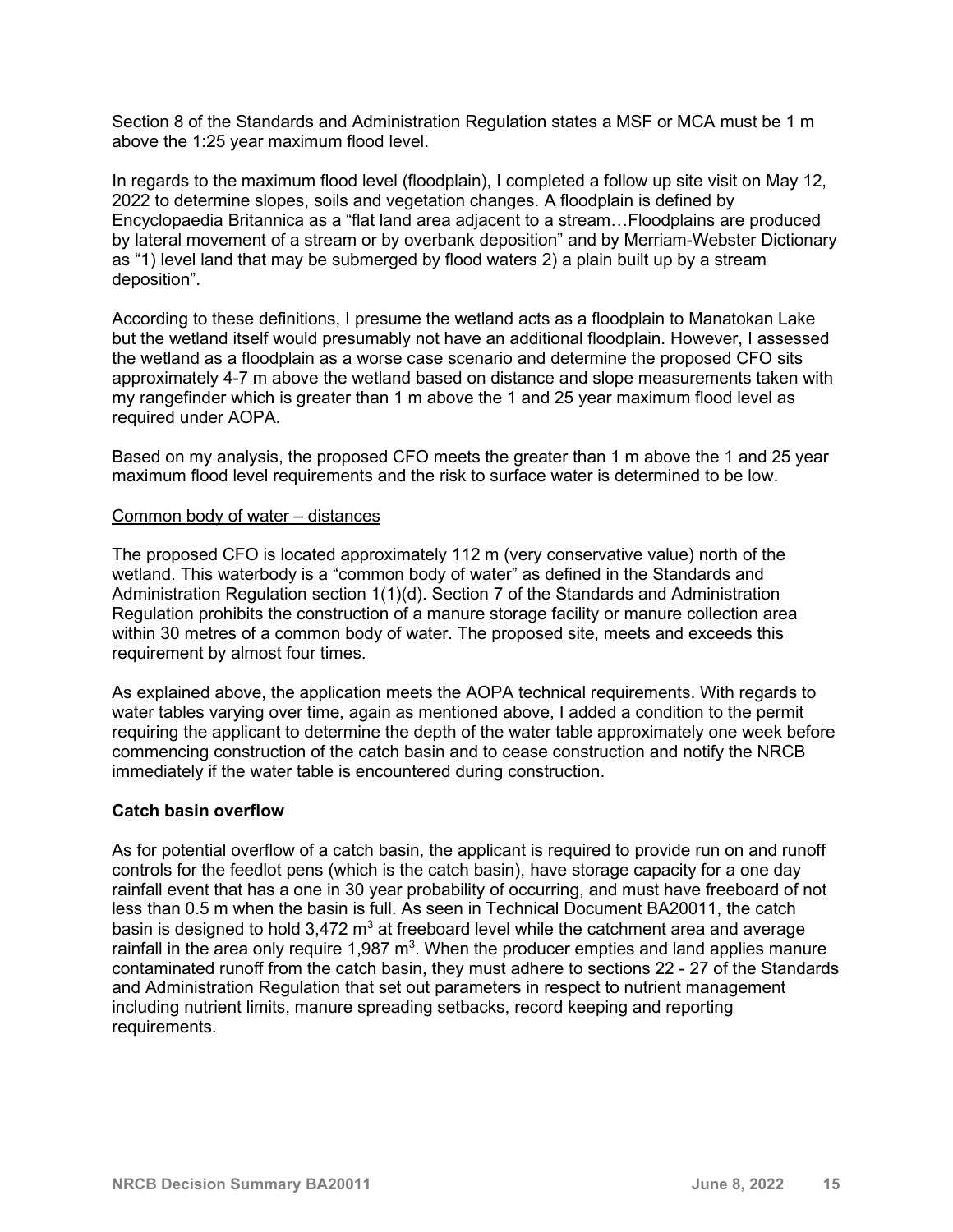## **Depreciation in property values**

In previous board decisions, the NRCB's board members have consistently stated that concerns regarding effects on land or property values are "not a subject for [the board's] review under AOPA or for approval offers' consideration." According to the board, impacts on property values are a land use issue, which is a "planning matter dealt with by municipalities in municipal development plans and land use bylaws." (See Pigs R Us Inc. RFR 2017-11/BA17002 at 6). As explained in Appendix A above, Kalinsky's proposed CFO is consistent with the land use provisions of the M.D.'s MDP.

#### **Setback to neighbours**

The MDS setback and the land use zoning of the land on which a residence is located are important tools under AOPA for mitigating the nuisance impacts of CFOs on neighbours. This setback is based on various factors including the number and type of animals and the zoning of the land on which a residence is located. The MDS is measured on the date the NRCB receives the part 1 permit application. As seen in the introduction of this decision, the part 1 application was received on July 28, 2020. The application meets the MDS requirements to all neighbouring residences.

If an application is submitted to a municipality for the construction of a residence within the CFO's MDS after the date the part 1 application is received by the NRCB, the NRCB permit (if issued) takes precedence.

The lands in this area are zoned Agriculture and no other planning documents covering areas in proximity to the CFO are in effect, as confirmed in the response from MD of Bonnyville. In addition, the MD did not comment on any effects on the economy or community anticipated as a consequence of an approval of this application. As discussed in section 9 above, I concluded that the effects on the community are acceptable.

## **Notification radius - courtesy letters and public notice**

Some individuals expressed concern about the fact that they learned about the proposed development from neighbours. As laid out in section 19(1) of AOPA and in further detail in the NRCB's Approval Policy section 7.5.2, where practical, the NRCB will send out courtesy letters using names and addresses provided by the local municipality. These letters are not the official notice for the application. As a courtesy they refer the recipient to where the official notice is published and include contact information for the NRCB. As mentioned in section 2 above, 46 courtesy letters were mailed out of which no letters were returned to the NRCB as undeliverable. At any rate, public notice was given in the Lakeland This Week on July 20, 2021 and a courtesy letter was emailed to one of the parties upon request. I would like to note that the determination of the directly affected party status does not depend on the party receiving a courtesy letter, nor does an approval officer solely rely on the list provided by the municipality when determining who is considered a directly affected party.

#### **Increase in manure and urine contaminated lands**

AOPA does not prescribe where a CFO should be located or how much land is required in order to build a CFO. AOPA stipulates only that the location must be consistent with the M.D.'s MDP (which is one of the M.D.'s higher-level planning documents), and that it must meet the required minimum distance separation from neighboring homes.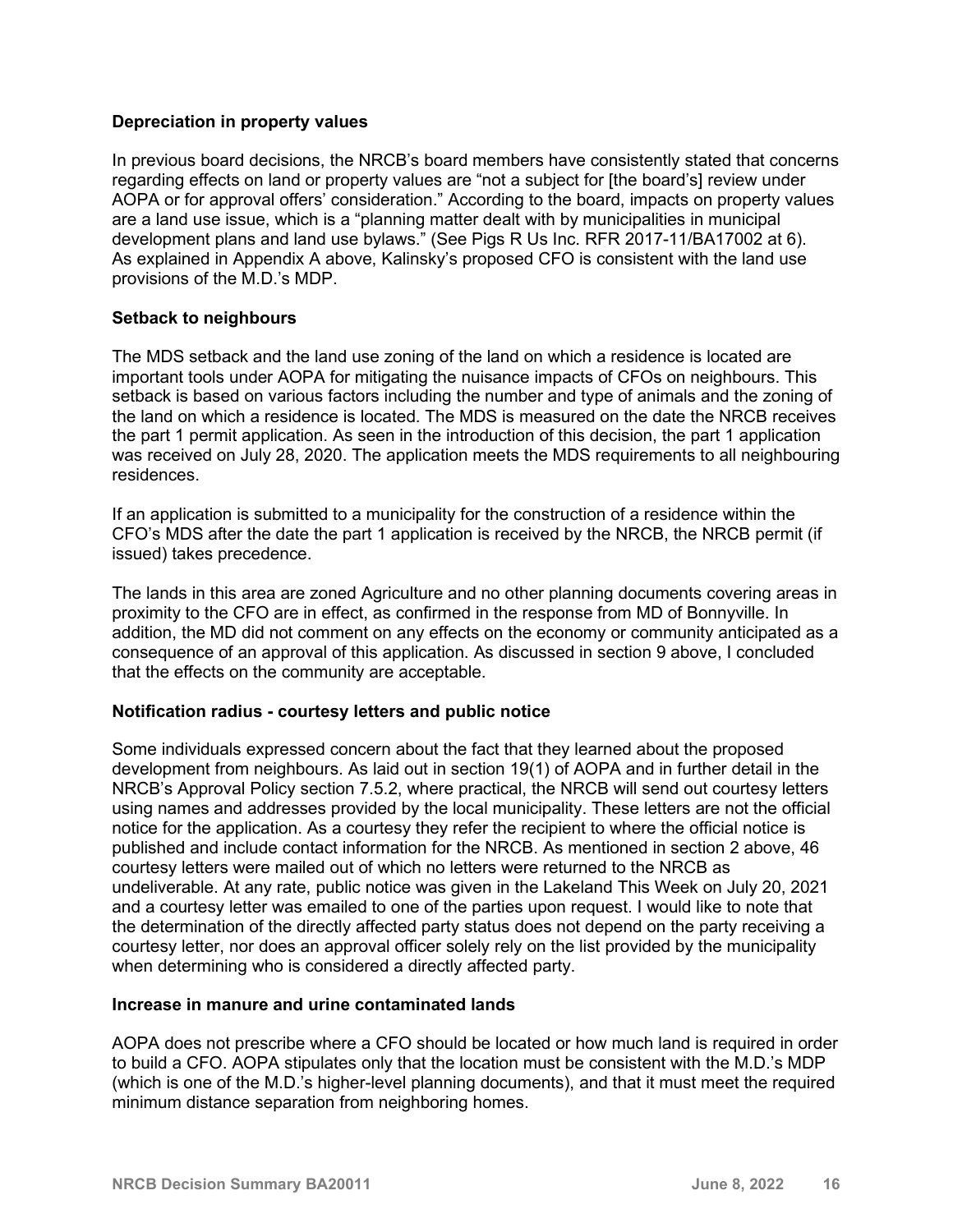As explained previously, the CFO meets AOPA's MDS requirements. MDS is a means for mitigating nuisance impacts for neighbours to a CFO. Despite the MDS requirement being met, it is possible that neighbouring residences may experience odours and other potential airborne related nuisances from the CFO from time to time. If a person or party has concerns regarding manure storages, spreading or other CFO-related issues, those concerns can be reported to the NRCB's 24 hour reporting line (1-866-383-6722 or 310-0000). An NRCB inspector will follow up on the concern.

In terms of the manure production, the applicant provided proof that more than the required land base requirements is available for manure spreading for the livestock numbers as seen in Technical Document BA20011. Having said that, sections 24, 25, and 27 of the Standards and Administration Regulation (SAR) lay out the requirements for the land application of manure. In very general terms, a person must not cause a risk to the environment by land applying manure, including to surface water and groundwater. The regulations establish required setbacks for manure spreading near water bodies, water wells, springs, and related features. These setbacks are dependent on slopes and if the land is tilled, and must be assessed on a field by field basis. The regulations also include nutrient loading limits to ensure that the soil is not overloaded with nutrients. The proposed feedlot pens and catch basin meet the protective liner requirements under section 9(6) of SAR which provides protection to groundwater.

#### **Manure management**

The Manure Characteristics and Land Base Code, referenced in AOPA, lays out the required land base for manure application of all livestock types. The calculation considers several factors, including the amount and nutrient content of the type of manure, as well as the soil zone in which manure is proposed to be applied. I evaluated the manure spreading lands listed by Kalinsky and concluded that they meet the requirements of AOPA and its regulations. I would like to remind Kalinsky, that they have to adhere to sections 22 - 27 of the Standards and Administration Regulation that set out parameters in respect to nutrient management including nutrient limits, manure spreading setbacks, record keeping and reporting requirements.

## **Grandfathered status**

This application is for a new CFO; therefore no grandfathering is part of this application.

## **Impact to neighbouring animals – diseases, illness, crossbreeding**

Livestock management and disease controls are governed by the *Animal Health Act* and are monitored by Alberta Agriculture, Forestry and Rural Economic Development (AFRED). (See, e.g. *Brad Towle*, RFR 2017-09 page 3.)

The disposal of deceased livestock in Alberta is not within the regulatory mandate of AOPA. Rather, it is regulated by AFRED under the Disposal of Dead Animals Regulation. Given AFRED's regulatory role, concurrent oversight of dead animal disposal and associated concerns by the NRCB would be inefficient and might lead to inconsistency with AFRED requirements.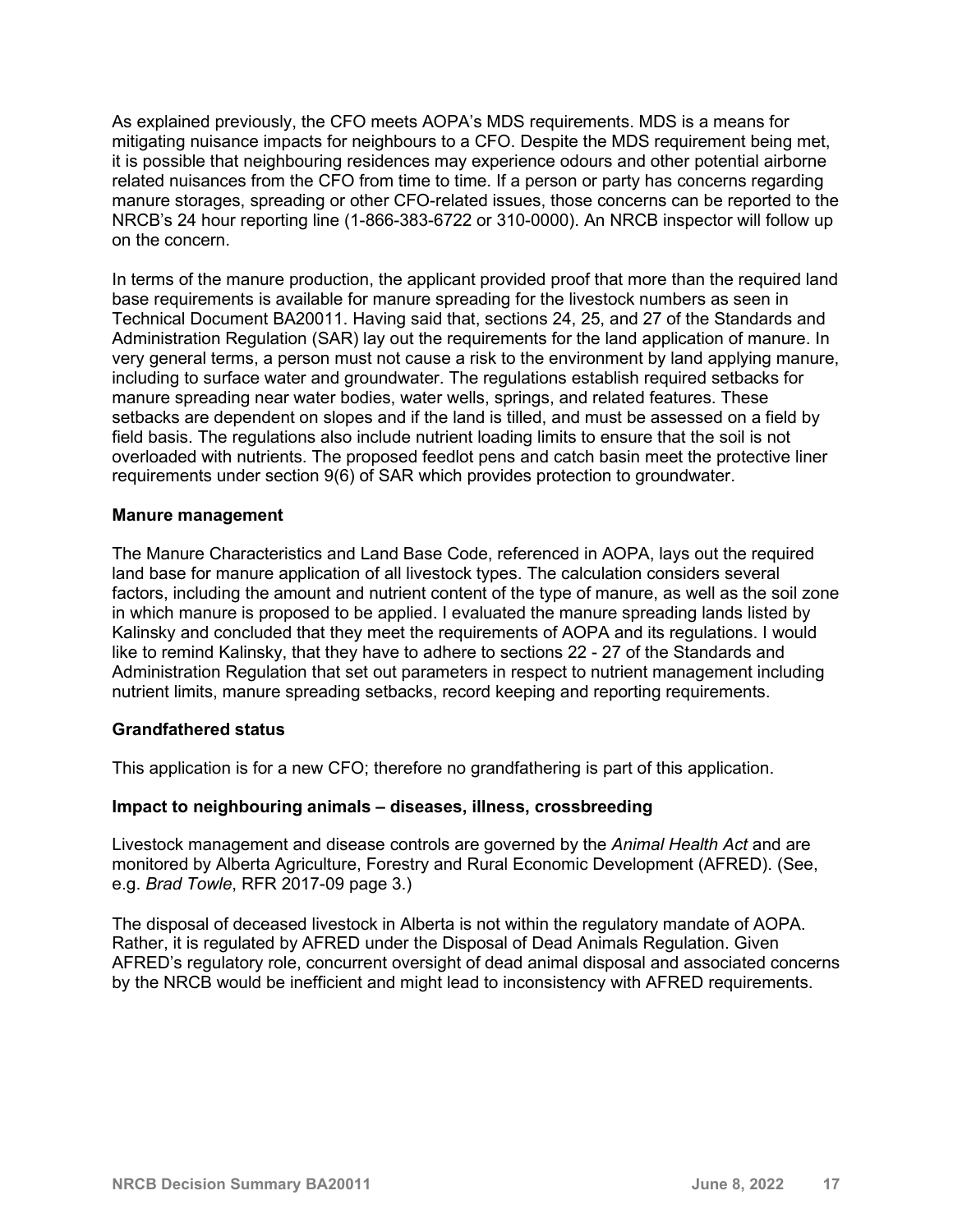# **APPENDIX D: Explanation of conditions in Approval BA20011**

Approval BA20011 includes several conditions, discussed below:

#### **a. Construction above the water table**

Section 9(3) of the *Standards and Administration Regulation* under the *Agricultural Operation Practices Act* (AOPA) requires the bottom of the liner of a manure storage facility or manure collection area to be not less than one metre above the water table of the site "at the time of construction."

Based on this information, the proposed catch basin may not meet the one metre requirement of section 9(3). However, because the height of the water table can vary over time, the inadequate depth to water table indicated in Kalinsky's report does not mean that there will be an inadequate depth at the time of construction. To address this variability and ensure that the depth requirement is met at the time of construction, conditions are included requiring Kalinsky to determine the depth of the water table approximately one week before commencing construction of the catch basin and to cease construction and notify the NRCB immediately if the water table is encountered during construction.

#### **b. Groundwater protection requirements**

Kalinsky proposes to construct the new catch basin and feedlot pens with a 0.5 metre thick compacted soil liner. Section 9 of AOPA's Standards and Administration Regulation specifies a maximum hydraulic conductivity for this type of liner in order to minimize leakage.

To demonstrate compliance with this standard, Kalinsky provided lab measurements of the hydraulic conductivity of the materials that will be used to construct the compacted soil liner. Lab measurements of hydraulic conductivity are made in a precisely controlled setting and are typically based on a small soil sample. Therefore, the NRCB generally multiplies lab-measured hydraulic conductivity values by a factor of 10 to reflect the potential variability in actual liner materials and conditions that can reasonably be expected to be achieved in the field.

The regulations provide that the catch basin's actual hydraulic conductivity of a one metre thick compacted soil liner must not be more than  $5 \times 10^{-7}$  cm/sec and feedlot pen's actual hydraulic conductivity of a 0.5 metre thick compacted soil liner must not be more than  $5 \times 10^{-7}$  cm/sec.

In this case, the lab measurement was  $1.3 \times 10^{-8}$  cm/sec. With the required ten-fold modification, the expected field value is  $1.3 \times 10^{-7}$  cm/sec. This expected value is below (better than) the maximum value in the regulations. Therefore, the proposed liner meets the hydraulic conductivity requirement in the regulations.

The NRCB's general practice is to include conditions in new permits to ensure that the new facilities are constructed according to the required design specifications. Accordingly, Approval BA20011 includes conditions requiring:

a. Kalinsky to provide an engineer's completion report, stamped by a qualified engineer, certifying that the feedlot pens and catch basin have been constructed in accordance with the proposed design. At a minimum the report must confirm that the facilities are constructed in the approved location; certify that the liner material used for the feedlot pens and catch basin are the same material that was submitted for hydraulic conductivity testing; provide in-situ density results of the feedlot pens and catch basin; and